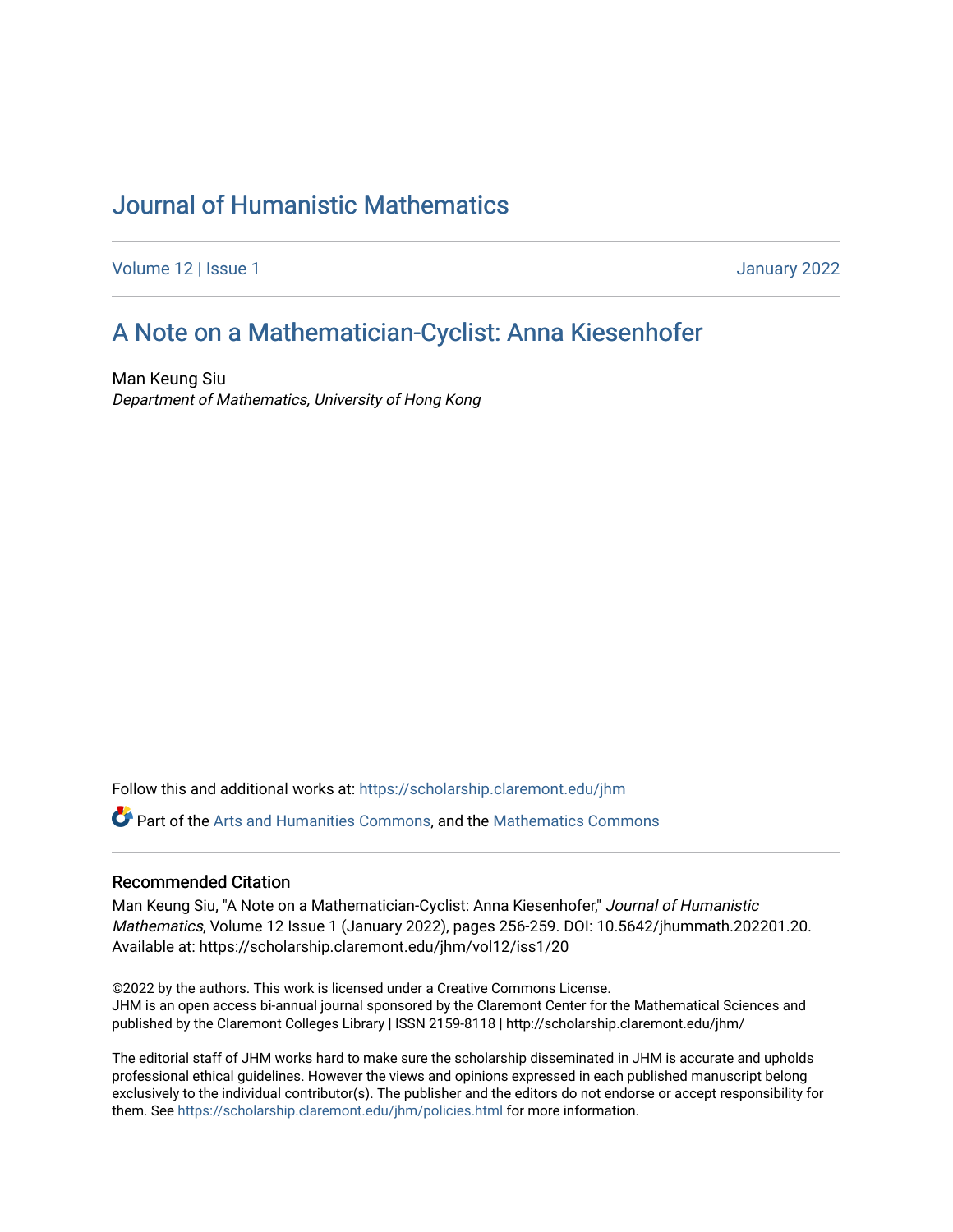# A Note on a Mathematician-Cyclist: Anna Kiesenhofer

Man Keung Siu

*Department of Mathematics, The University of Hong Kong, HONG KONG SAR CHINA* mathsiu@hku.hk

#### **Synopsis**

This short note offers some reflections on the teaching and learning of mathematics inspired by the news about a feat accomplished by the Austrian mathematiciancyclist Anna Kiesenhofer in the Summer Olympic Games held in Tokyo in 2021.

## **1. A gold medal in the Olympic cycling road race**

The Summer Olympic Games held in Tokyo in July and August of 2021 attracted the attention of the general public all over the world. In Hong Kong the event set off a local craze for sports, especially because the Hong Kong delegation achieved an unprecedented good result with one gold, two silver, and three bronze medals, which aroused excitement for quite a while.

My attention was instead drawn to an Austrian athlete. On July 26 it was reported in the news that Austrian cyclist Anna Kiesenhofer won the gold medal in the Olympic cycling road race. She is a mathematician who works on dynamical systems and symplectic geometry when she is not cycling. Her performance exceeded everyone's expectations and took everybody by surprise, including the other contestants. When the Dutch cyclist Annemiek Van Vleuten crossed the finish line, thinking that she had won the race, she did not realize that Kiesenhofer had reached the finish line before her!

## **2. What the mathematician Anna Kiesenhofer said**

Out of curiosity, I looked for more information about Kiesenhofer's feat on the internet. I found what she said at a press conference displayed a characteristic trait of a mathematician. She regards the competition as a problem-solving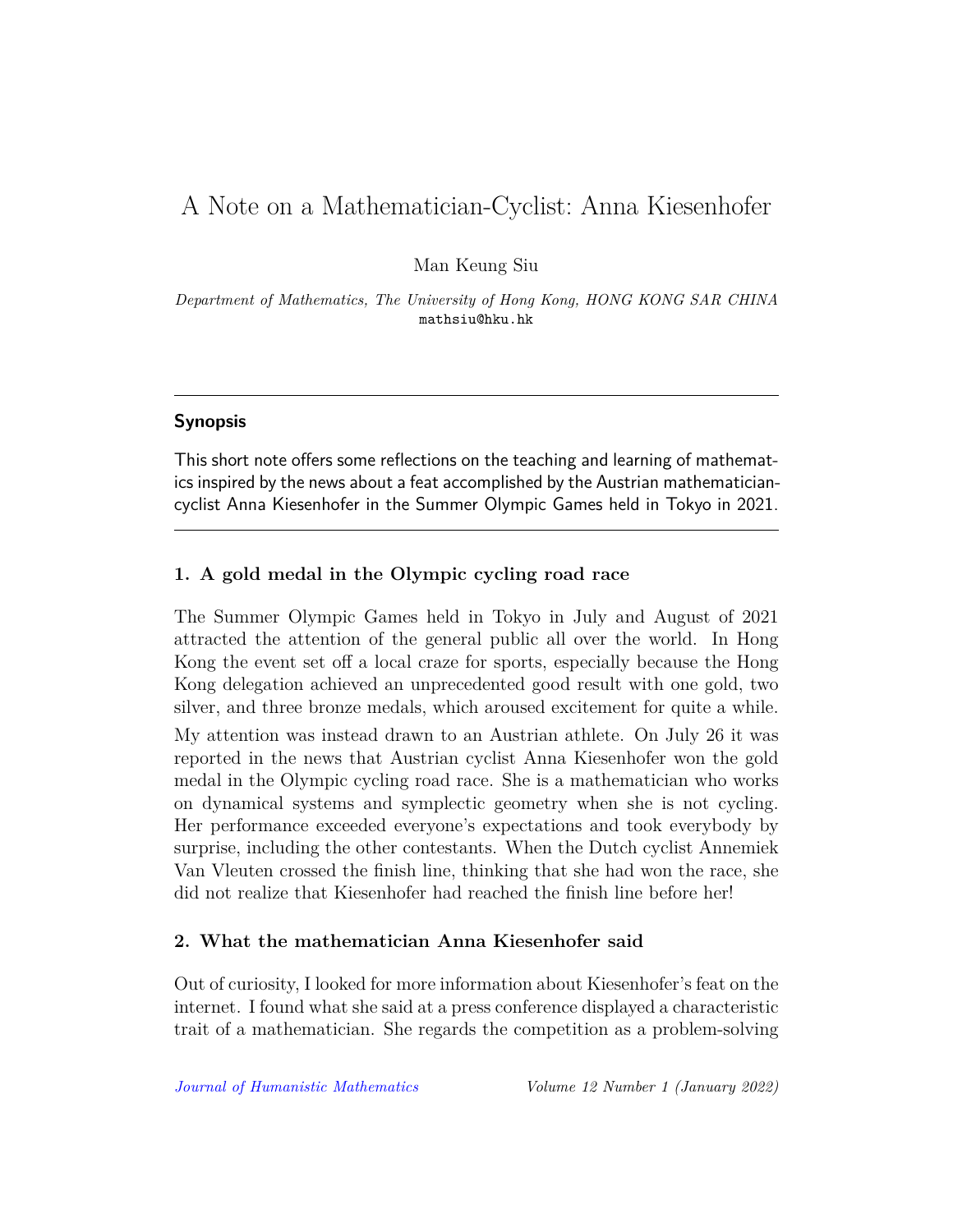process, like solving a mathematical problem, relying on one's own knowledge (and understanding of one's own abilities). Her development of training plans and on-the-spot tactics do not necessarily follow the opinions and methods of others, including the experts. She dares to be different in taking new approaches to solve a problem. When asked what advice she would give a young cyclist who just started out in the sport, she immediately said:

"Don't trust authority too much. I started to realise that all those people who say they know, they actually don't know. Many of them don't know, and especially those who say that they know, don't know, because those who do know say that they don't know."

Her remark towards the end can be supplemented by borrowing a bit of wisdom from the Chinese sage Confucius, namely, "When you know a thing, to hold that you know it; and when you do not know a thing, to allow that you do not know it - this is knowledge [知之為知之, 不知為不知, 是知 也]." (English translation in [\[3](#page-4-0), *Analects* (論語), *Wizheng II*(為政二), page 151]. (By the way, as an exercise in propositional calculus, show that the two statements about knowing or not and saying that one knows or not made by Anna Kiesenhofer, a mathematician true to her salt, are equivalent as they are contrapositive to each other, while the statement made by Confucius is a conjunction that means another thing.)

## **3. On the teaching and learning of mathematics**

In mathematics it is important to convey this kind of anti-authoritarian attitude to students in the teaching and learning of mathematics. One should not blindly follow authority without thinking on one's own. In mid-June of 2021 a production team of the TV Section of the Hong Kong Education Bureau came to our Department of Mathematics to film a three-minute part of a video in which I offered the following comment:

"Mathematics makes sense, so it can be comprehended. There is no lack of knowledgeable and thoughtful mathematicians, but there is no so-called authority. Mathematics is not what one single person dominates with the final say. It is not just talking without ground, but arguing based on reason. During the exploration period, you can go wild and let your imagination and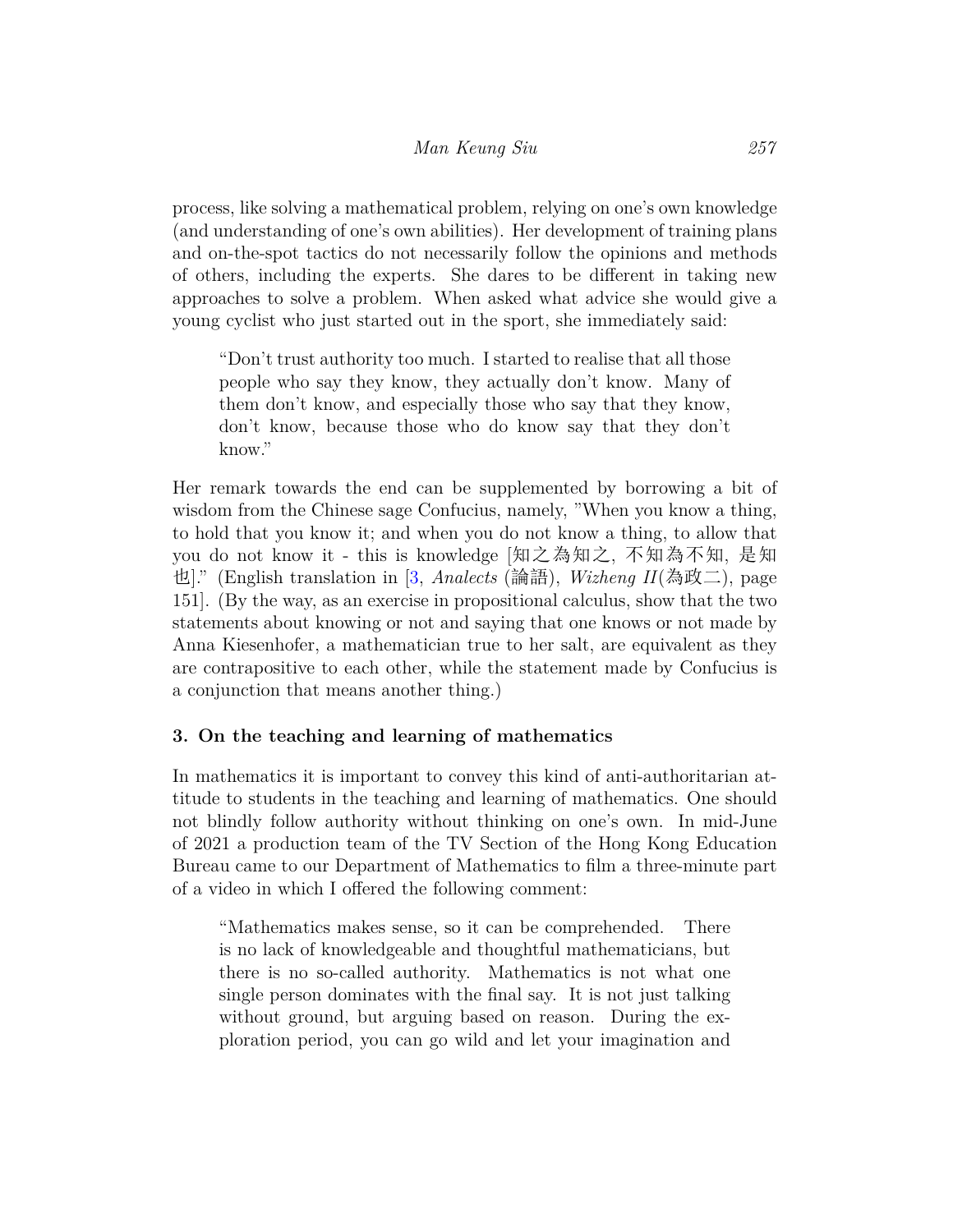creativity soar into the sky; once you make an assertion, you must have a basis, never be sloppy, let alone try to muddle through."

The French mathematician André Weil (1906-1998) once said in an address delivered at the Conference of the Indian Mathematical Society held in Trivandrum in April of 1931,

"Rigour is to the mathematician what morality is to man." [\[1](#page-4-1), page 23].

The Russian mathematician and mathematics educator Igor Fedorovich Sharygin (1937-2004) said,

"Learning mathematics builds up our virtues, sharpens our sense of justice and our dignity, strengthens our innate honesty and our principles. The life of mathematical society is based on the idea of proof, one of the most highly moral ideas in the world." [\[4](#page-4-2), page 45].

The Chinese official-scholar Xu Guang-qi (1562–1633) of the Ming court, who collaborated with the Italian Jesuit Matteo Ricci (1552–1610) in compiling the translation of the first European mathematical text *Elements* into China in 1607, made the following remark about the book in a preface,

"The benefit derived from studying this book is many. It can dispel shallowness of those who learn the theory and improve their concentration. It can supply fixed methods for those who apply to practice and kindle their creative thinking. Therefore, everyone in this world should study this book. […] Five categories of personality will not learn from this book*:* those who are impetuous, those who are thoughtless, those who are complacent, those who are envious, and those who are arrogant. Thus to learn from this book one not only strengthens one's intellectual capacity but also builds a moral base [此書為益, 能令學理者袪其浮氣, 練其 精心, 學事者資其定法, 發其巧思, 故舉世無一人不當學. …此書 有五不可學: 躁心人不可學, 麤心人不可學, 滿心人不可學, 妬 心人不可學, 傲心人不可學. 故學此者不止增才, 亦德基也]." [\[5](#page-4-3), Volume 1, pages 76–68].